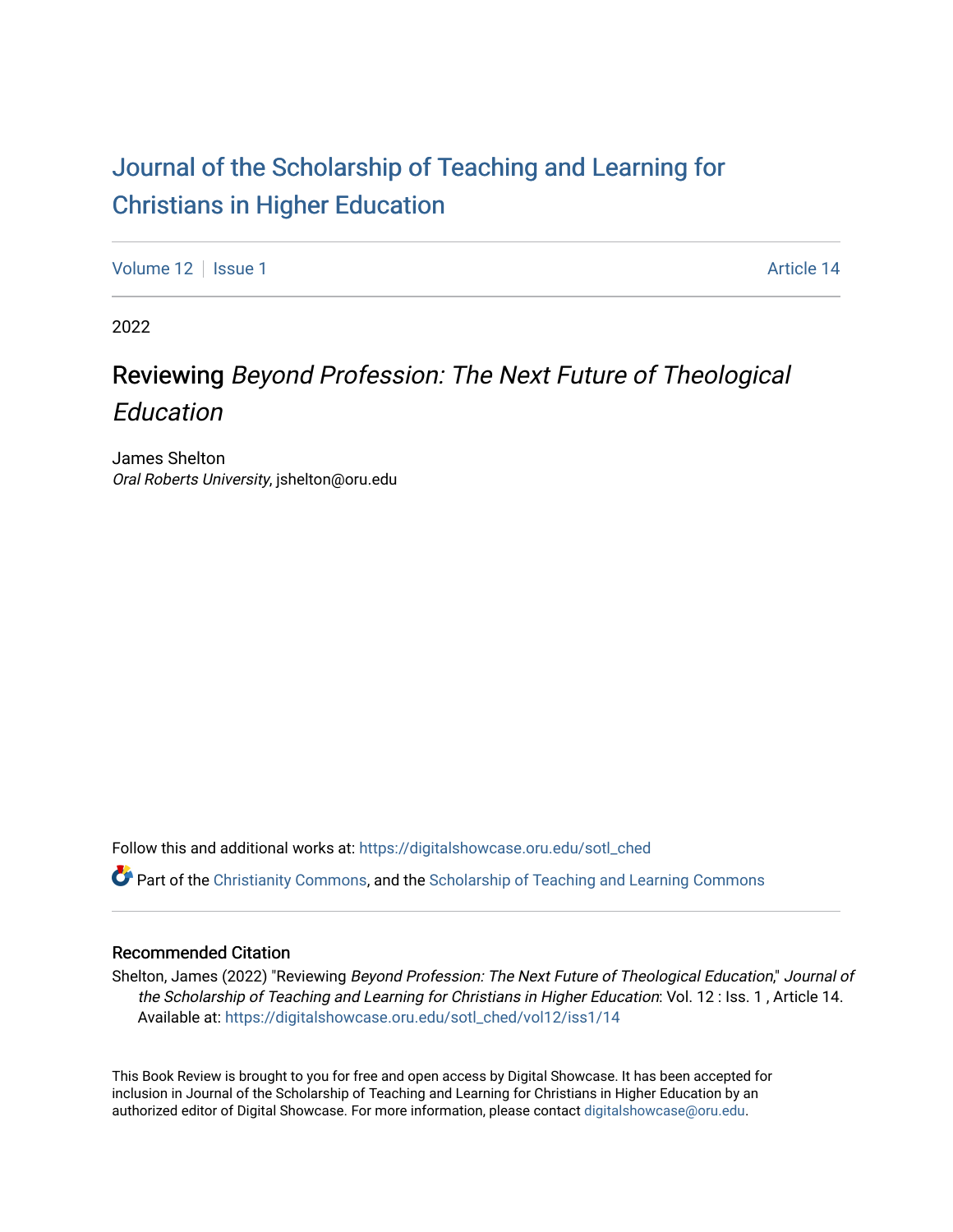### *Beyond Profession: The Next Future of Theological Education.* By Daniel O. Aleshire. Grand Rapids, MI: William. B. Eerdmans Publishing Company, 2021. vii + 149 pp. ISBN 13: 978-0-8028-7875-5 (PAPERBACK) \$20

*Beyond Profession: The Next Future of Theological Education* is part of the series *Theological Education between the Times* funded by Lilly Endowment, Inc. Daniel Aleshire is a theological educator who served the Association of Theological Schools (ATS) for nearly three decades, with 19 years as its executive director (1998–2017). ATS accredits more than 270 graduate theological schools in North America. With his finger on the pulse of theological education, Aleshire writes an extended essay on theological education to be read by all in that field.

As the title suggests, theological education is clearly on the cusp of change—"between the times." Technology and delivery systems for learning have changed dramatically since Aleshire acquired his training in the 1960s and 1970s. More learning is available online, and the virtual classroom is now global with students in Africa, Asia, Europe, and the Americas all "sitting" in the same classroom in real time. But, for Aleshire, "[L]earning has two sides …. One side provides the key to discipleship and the leadership of communities of faith; the other side causes harm and idolatry" (p. 15). While the technological shift provides much information, character formation may be lost in the mechanics: "Learning can lead to the very heart of mystery, but it can also transform simple obedience into artificial complexity" (p. 15).

In his first chapter, Aleshire summarizes the current goals of M.Div. programs: (1) religious heritage: knowledge of scripture, tradition, and doctrine and its development; (2) community context, both local and global; (3) personal and spiritual formation; and (4) supervised ministry experience (p. 20). Some of these aspects are being affected by current changes, including a deterioration in liberal arts studies that precede graduate theological studies and spiritual development in distance education.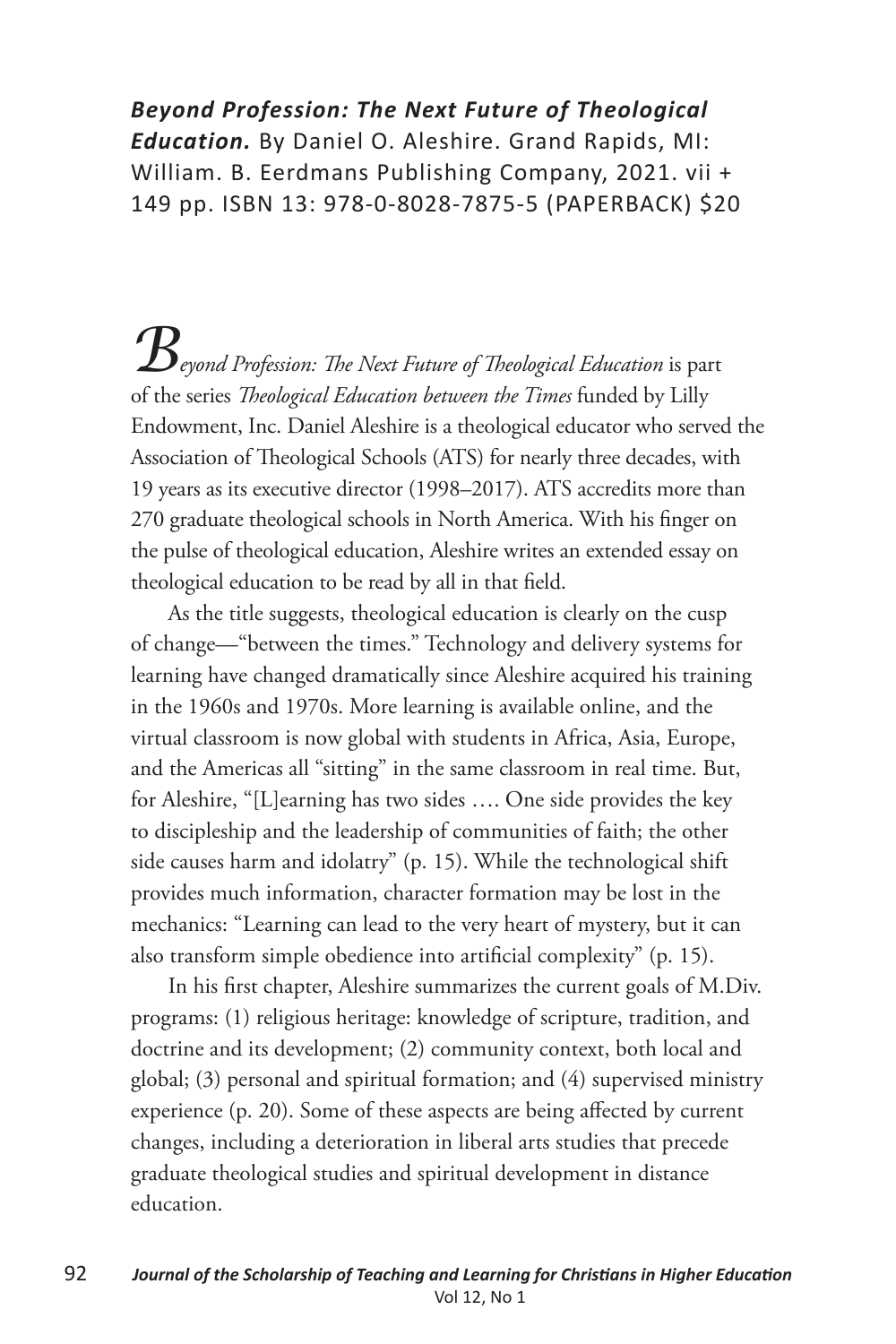Aleshire traces learning methods as they have developed since the late 19th century: recitation, lecture, seminar/discussion, and distance education, in that order (p. 22). These methods should not be mutually exclusive since each has its strengths and weaknesses. With the old school model of learning at a single physical campus, koinonia, communal worship, and supervision of spirituality were more observable.

In chapter 2, Aleshire traces the history of theological training because this past will influence the future. He presents four major types: mainline Protestant, Roman Catholic, evangelical Protestant, and Black schools.11 The first is given primacy from an English colonial viewpoint even though Christian pedagogy occurred a century before in the Americas with Hispanic colonization. English colonial colleges existed to produce men of letters for both the Church and the civil state. During the Great Awakening in the18th century, Methodist and Baptist trainees were apprenticed to ordained ministers/evangelists and studied independently. They could not attend the few colleges then available or were suspicious of a learning that could replace "the warmth of revival with the coolness of reason" (p. 33).

In the 19th century, a gradual move was made from colleges to specialized theological schools and seminaries, largely divided along denominational lines. Established schools adopted scholarly methods for studying the Bible, and sides were chosen on the modernistfundamentalist controversy.

Roman Catholic theological education in North America rose to serve a largely immigrant population but was viewed by the Protestant majority with distrust and hostility. Schools and seminaries prepared both lay and clerical students to serve the Church along ethnic lines. A strength of Catholic curriculum was inculcating spirituality along with doctrine.

Because Pentecostals/charismatics are a separate group with feet in several camps, the second largest group of Christians on the planet, their spirituality and ministry being distinctive, their education should be treated on its own terms and not subsumed under the aggregate of one or more of the four traditional types or treated as a mere appendix. Aleshire does acknowledge that the Pentecostal movement is "[p] erhaps the most powerful religious movement in the twentieth century" (p. 57)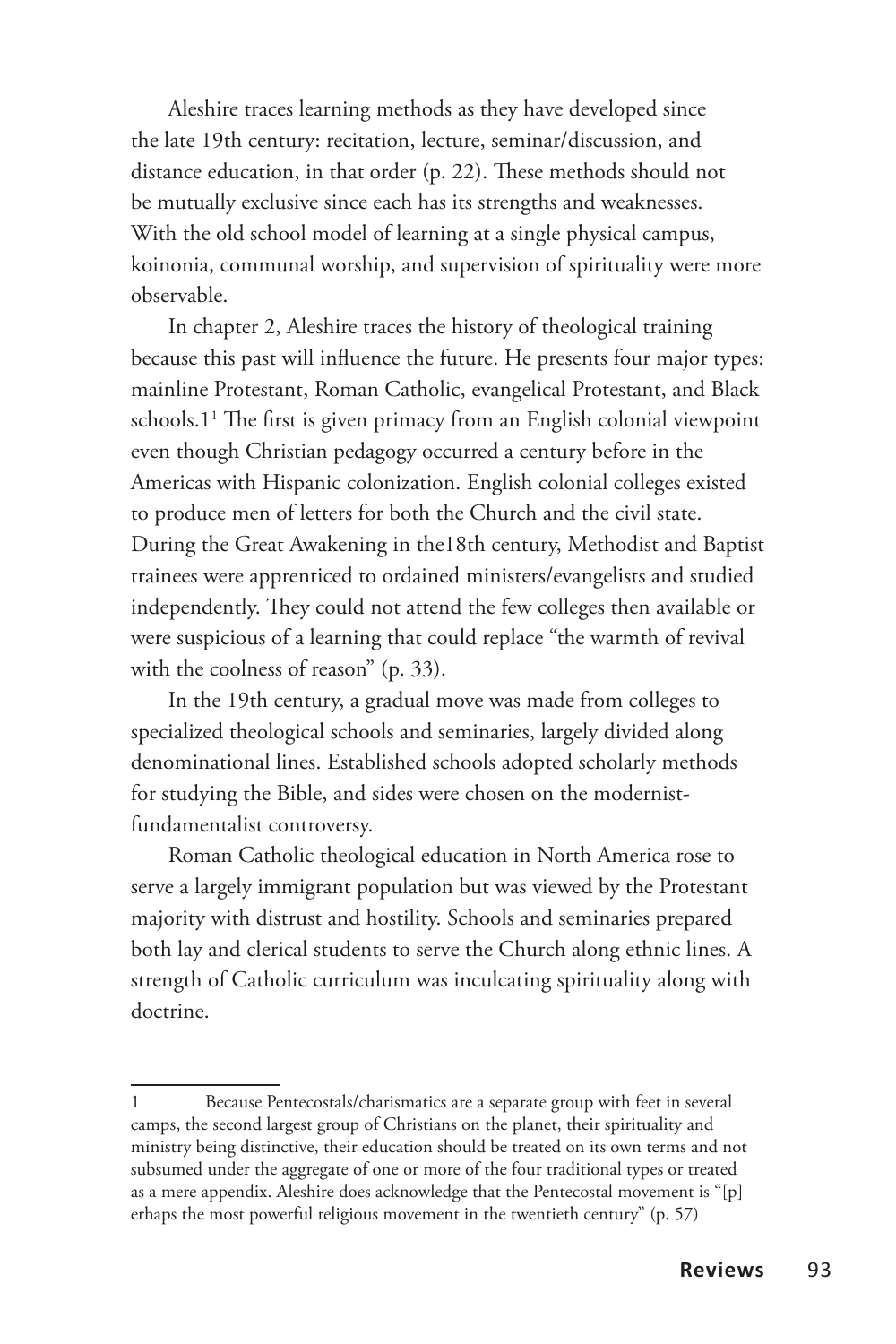Revival movements of the 19th and early 20th centuries developed their own theological schools and Bible colleges, eventually evolving into seminaries and liberal arts colleges serving the denominations that emerged from the fires of evangelism including Baptist, Methodist, and Holiness schools. Early Bible colleges were a new model of theological education: "to get Christian workers to the urban mission field as soon as possible with the practical, how-to knowledge needed to do that work" (p. 56). By the end of the 20th century, more evangelical colleges and schools had been established after the Second World War than the total number of mainline Protestant schools that had managed to survive from the 19th century into the 20th.

Like evangelical schools, Pentecostal higher education grew from Bible schools to junior colleges, four-year colleges, and finally universities with graduate schools. The realization that more education was necessary for effective ministry—and an increasing number of institutions hostile to the faith—gave rise to an accelerating growth calling for academic and theological accreditation.

Because evangelical and Pentecostal schools did not have large endowments, they were more dependent upon tuition. As a result, more "venturesome innovation in educational delivery and degree plan offerings" led to the development of multiple campuses and distance education, which then morphed into online programs (pp. 61–62). Aleshire references Mark Noll, who notes that this utilitarian approach to funding "allows little space for a broader or deeper intellectual effort because it is dominated by the urgencies of the moment."2 Catering to a broader consumer base, however, can lead to a "dumbing down" of curriculum, especially when coupled with an aversion to interaction with academics traditionally assumed to be inimical to faith.

For Aleshire, the previous efforts in theological education thrived because they fit well with the "cultural moment, the state of religion, and the practices of education as they existed in each historical moment. The authenticity of theological education in the future will depend on how well theological schools fit with these three powerful influences" (p. 74). Yes, to serve the Church and movements of God,

<sup>2</sup> Page 62 citing Mark Noll (1994), *The Scandal of the Evangelical Mind*. Eerdmans. pp. 12, 24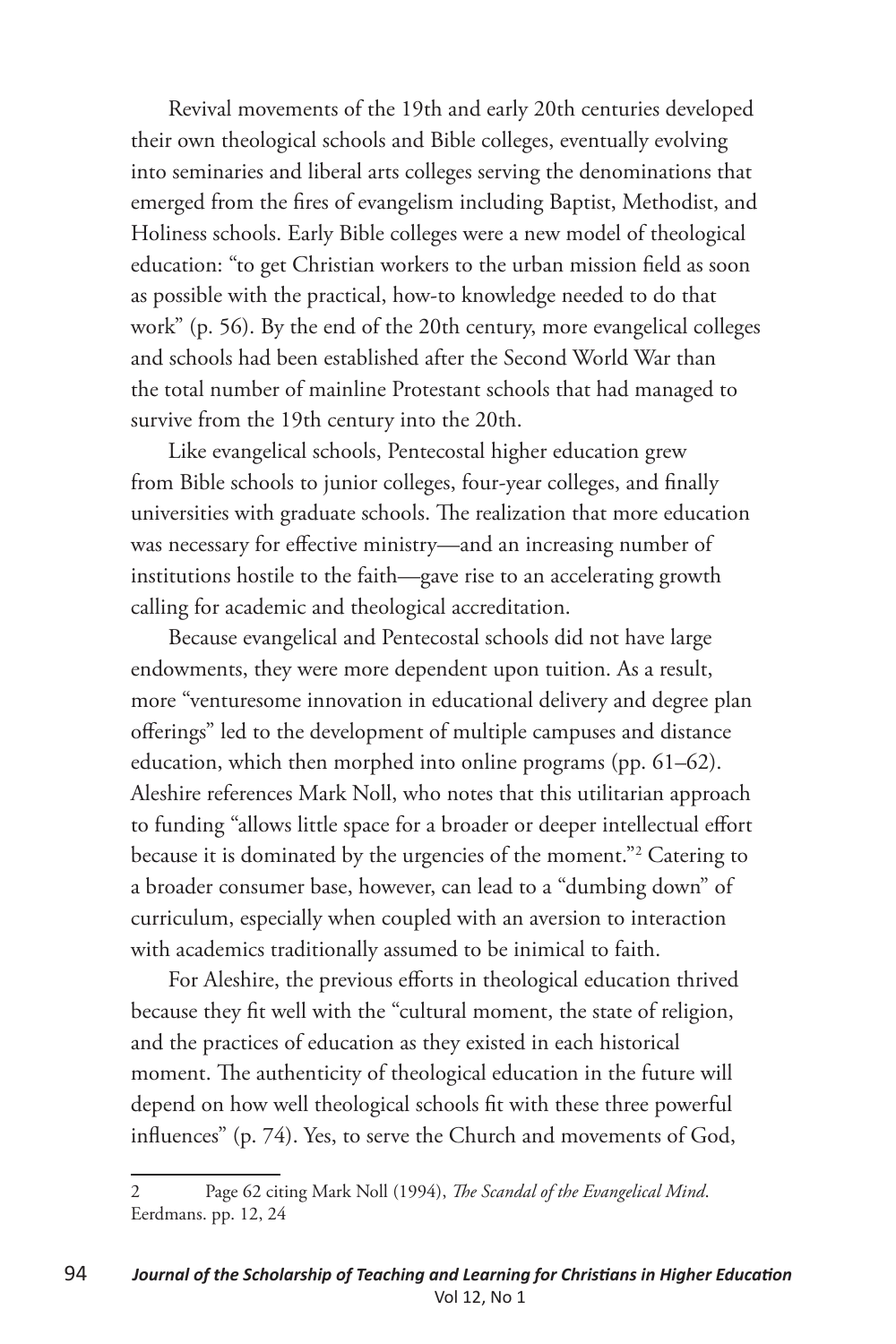the ecclesial academy must adjust to new methods and the pressing issues of the day; however, will it be able to keep its prophetic voice? Will it be able to proclaim "Christ against culture" when needed? Will it boldly diagnose the sickness of the century or just mime the spirit of the age like the prophets at Bethel, the king's sanctuary rubberstamping the principalities' whims? (Amos 7:12–13).

For Aleshire, a major challenge to the future ecclesial academy is the reduction of trust and confidence in the Church and the clergy, which has plummeted drastically in the last five decades due to sex scandals, fiscal malfeasance, and deliberate ignorance.3 Of utmost importance in future clergy education will be the reestablishment of spiritual formation and integrity. While formerly a candidate's integrity was assumed, such can no longer be the case. It is no longer enough to teach content and method; somehow along the way "a personal knowledge of God and the things of God in the context of salvation" has been lost. $^4$  A personal relationship with God and with discipleship must be stressed to reclaim confidence in clergy and Church. A habitus of soul, a lifestyle of individual and corporate worship in a listening attitude, must be at the heart of the enterprise. First, give birth to a child of God; then, construct the clergy person.

Thus, Aleshire stresses three main areas in future theological education: cognitive, affective, and behavioral (pp. 82 & 110). Wisdom comes only with relationship. The challenge of online education will be to build such mentoring and communal relationships as some learning is more caught than taught. These three areas are not just means to learning but to understanding.

In his final chapter, Aleshire outlines the practices of a formational approach to theological education, which will require changes both in programs and in the institutions themselves. He commends the Roman Catholic seminaries in recent formation of seminarians and

<sup>3</sup> In Pentecostal/Charismatic circles, it was the *lack of clergy education* that caused much scandal as well as immorality: "Ignorance is excusable when it is borne like a cross, but when it is wielded like ax and with moral indignation, then it becomes something else indeed" (Flannery O'Connor)

<sup>4</sup> Page 81 citing Edward Farley (1983), *Theologica*. Fortress Press. p. 7.